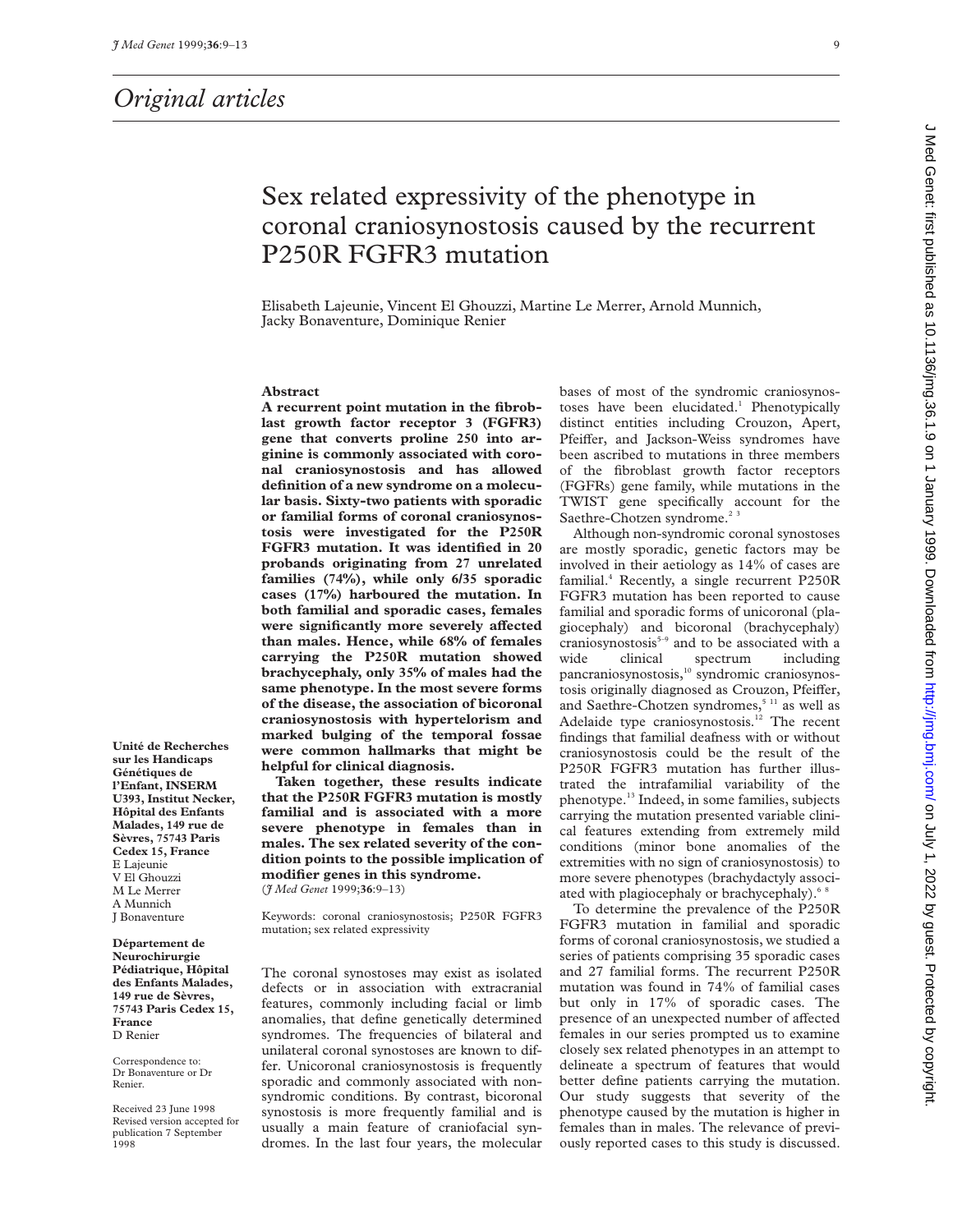

Figure 1 Pedigrees of 20 families with coronal synostosis showing variable expressivity of skull anomalies. Phenotypes<br>include brachycephaly, plagiocephaly, or no sign of craniosynostosis. Presence or absence of the P250R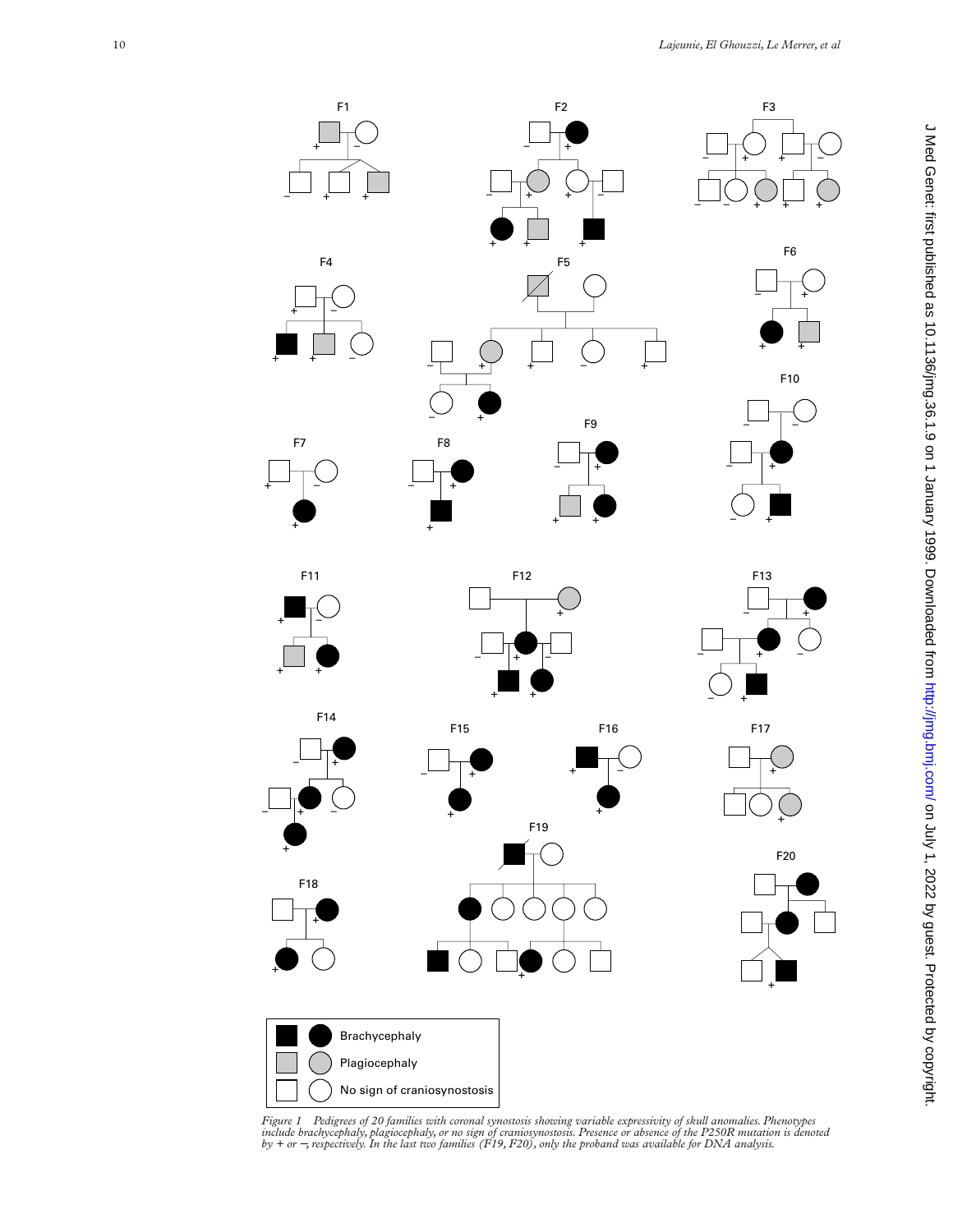

*Figure 2 Photographs of brachycephalic patients carrying the P250R FGFR3 mutation. Note hypertelorism and bulging of the temporal fossae confirmed by CT scan. (All photographs reproduced with permission.)*

# **Material and methods**

A total of 35 sporadic and 27 familial cases (62 probands) were examined at the Craniofacial Surgery Department of the Necker Enfants-Malades Hospital in Paris. They were referred as apparently non-syndromic coronal synostosis. Patients with maxillary hypoplasia, ocular proptosis, or anomalies of the hands that fit any recognisable syndrome were excluded from the study. Skull abnormalities were confirmed during surgical repair in the probands and by clinical and radiographic examination in their

*Table 1 Prevalence of the P250R mutation in familial and sporadic cases of coronal synostosis*

|                               | Familial<br>$(n=27)$ | Sporadic<br>$(n=35)$ |
|-------------------------------|----------------------|----------------------|
| Brachycephaly                 | 11/15                | 4/8                  |
| Plagiocephaly                 | 2/3                  | 2/27                 |
| Plagiocephaly + brachycephaly | 7/9                  |                      |
| Total                         | 20/27                | 6/35                 |

*Table 2 Severity of skull anomalies in 16 craniosynostosis families according to the sex of the carrier of the P250R FGFR3 mutation. Only genotypically and clinically examined oVspring of P250R carriers were included*

| 16 families |                    | <b>P250R</b><br>carriers | Group 1       | Group 2 |                                   |  |  |
|-------------|--------------------|--------------------------|---------------|---------|-----------------------------------|--|--|
|             | Total<br>offspring |                          | Brachycephaly |         | Plagiocephaly No craniosynostosis |  |  |
| Males       | 19                 | 17                       | 6             | 6       |                                   |  |  |
| Females     | 27                 | 19                       | 13            |         | 2                                 |  |  |
| Total       | 46                 | 36                       | 19            | 10      |                                   |  |  |

relatives. No mutations were identified in the TWIST, FGFR1, or FGFR2 genes.

Among our 27 families, 59 subjects had coronal craniosynostosis and 60 were apparently unaffected. In 15/27 families, all affected subjects had bicoronal synostosis while in 3/27 families, affected members had unicoronal synostosis. In 9/27 families there was intrafamilial variability with either unilateral or bilateral synostosis in affected subjects. Among sporadic cases, 8/35 children (two males and six females) had bilateral and 27/35 (nine males and 18 females) had unilateral coronal synostosis. Macrocephaly was not observed in our series.

The chi-square test was used for statistical analysis.

## DNA ANALYSIS

Genomic DNA was extracted from blood samples and used for PCR amplification of a 351 bp FGFR3 product. Primers and PCR conditions were the same as described by Moloney *et al*. <sup>7</sup> Restriction digestion with *Nci*I and analysis on 4% metaphor gels (FMC Bioproducts, Rockland, ME, USA) allowed identification of the C749G mutation that converts proline 250 of the receptor into arginine. Relatives of patients found to have the mutation were also tested (when available) regardless of their apparent phenotype.

### **Results**

Twenty-six of the 62 probands (42%) were found to carry the C749G point mutation in the FGFR3 gene. Twenty cases out of 27 (74%) were familial and 6/35 (17%) were sporadic (table 1).

In 16 out of the 20 families in which the FGFR3 mutation was detected, complete clinical data and DNA samples from all the subjects were available (families F1 to F16, fig 1). In those families completely ascertained, the mutation was identified in 50 subjects (22 males and 28 females). Coronal synostosis was documented in only 40 carriers of the mutation; among them craniosynostosis was bilateral in 28 (70%) and unilateral in 12 (30%). Brachycephaly was observed in 20 out of the 28 female carriers while the other eight had either plagiocephaly (5/28) or no craniosynostosis (3/28). Eight out of the 22 males had brachycephaly and the other 14 had plagiocephaly (7/22) or no craniosynostosis (7/22). In summary, three female carriers and seven males from seven unrelated families had no evidence of craniosynostosis, either clinically or radiologically (families F1 to F7, fig 1). These data suggested that females positive for the P250R mutation might be more severely affected than male carriers. In order to assess the validity of this hypothesis, the offspring of each mutation carrier were divided into two groups based on the severity of the phenotype: group 1 with brachycephaly and group 2 with plagiocephaly or no sign of craniosynostosis (table 2). Thirteen out of 19 carrier females (68%) had brachycephaly while it was present in only 6/17 of the males (35%). Statistical analysis of the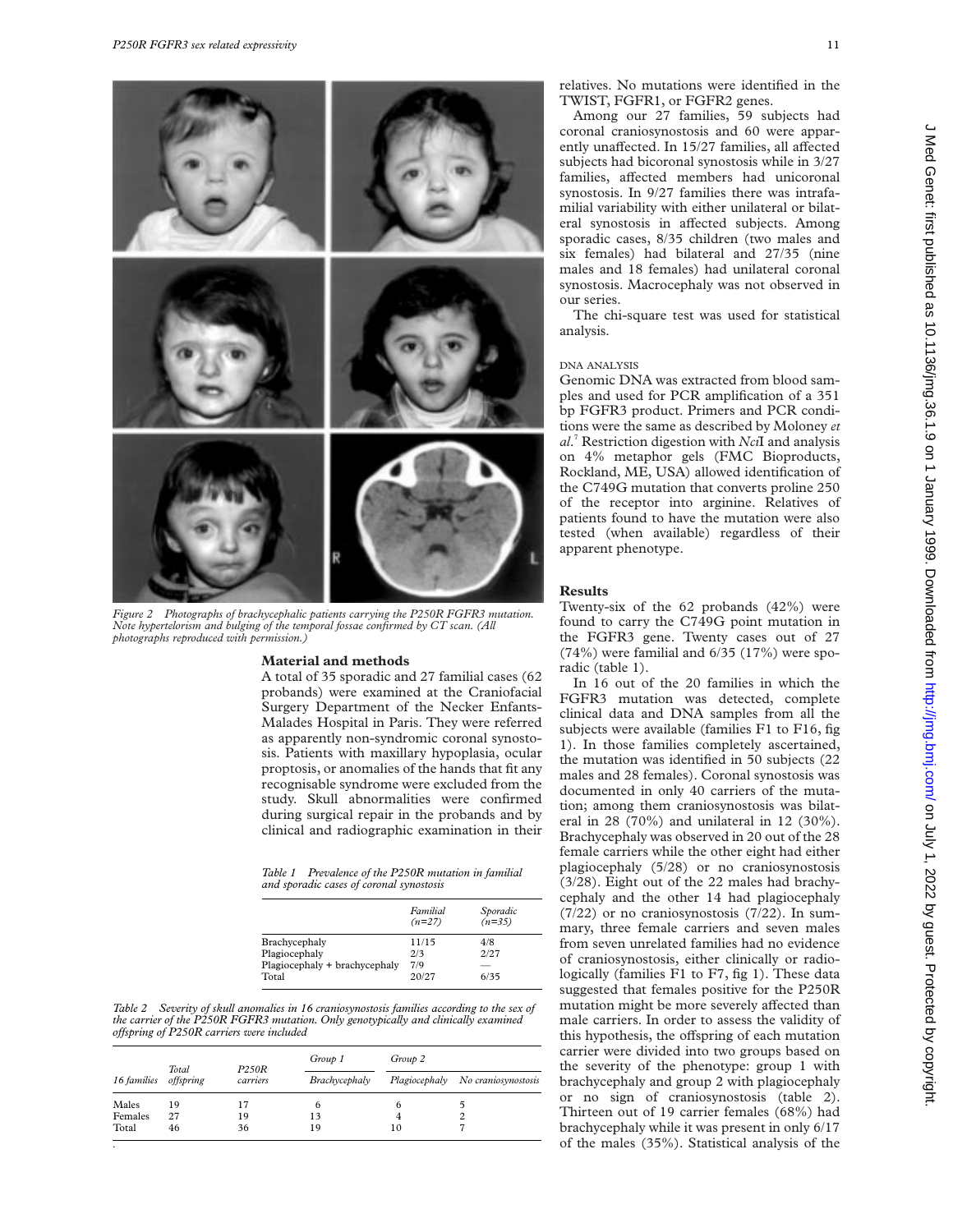

*Figure 3 Family 3: skull, hand, and lateral foot radiographs of the proband (right panel) and her father (left panel). Note the absence of craniosynostosis in the father (A), unilateral synostosis in the proband (D), and in both patients capitate and hamate fusion (B, E) and calcaneo-cuboid fusion (C, F).*

two groups according to the sex of the carriers showed a significant difference  $(\chi^2=4.25,$  $p<0.05$ )

Only 6/35 of sporadic cases were positive for the mutation: 3/10 males (one bicoronal and two unicoronal synostoses) and 3/25 females (all bicoronal synostoses). Interestingly, the mutation was found to be preferentially associated with brachycephaly (4/8 cases, 50%) and was scarcely found in sporadic cases of plagiocephaly (2/27 cases, 7%) (table 1). Fathers of children carrying the P250R mutation had a mean age of 39.7 years at the time of birth. Four fathers out of six were older than 40. The increased age of the fathers is consistent with a possible paternal origin of the mutation.

Clinical re-examination of 32 children including the six sporadic cases and 26 children of the 20 familial cases positive for the mutation confirmed that coronal synostosis was unilateral in 12/32 cases and bilateral in 20/32 cases. In addition, the bicoronal synostosis was usually associated with specific features including severe forehead retrusion together with hypertelorism and severe bulging of the temporal fossae, resulting in a marked enlargement of the face (13/20 patients). This peculiar morphology was observed in four sporadic cases and nine familial forms (representative photographs are shown in fig 2). In the familial cases, mother-child pairs had similar phenotypes. In unicoronal synostosis, hypertelorism was restricted to 4/12 cases. Other facial findings included downward slanting palpebral fissures (6/32), ptosis (4/32), and low set frontal hairline (6/32). The only relevant extracranial manifestation consisted of minor abnormalities of the hands, irrespective of the clinical and radiological presence or absence of craniofacial defects within the kindreds. Clinical brachydactyly was observed in 12/32 cases but was never detected during infancy.

Radiographs of the hands and feet were available in 22/32 children. Hand examination showed brachydactyly commonly affecting the middle phalanges (19/22), coned epiphyses (5/22), and carpal fusion (3/22). Radiographs of the feet disclosed broad big toes (8/22), tarsal fusion (2/22), and calcaneo-cuboidal fusion (1/22). In one family, both parents showed a normal skull on clinical and radiological examination, but the proband and her father, who both carried the mutation (family F3, fig 1), had the same radiological anomalies of the extremities, namely tarsal, carpal, and calcaneo-cuboidal fusion (fig 3).

The IQ score was available in 29 children and the mean was 97. Twenty-six patients had an IQ>80. One patient with a poor familial environment had an IQ of 66 and another with associated hydrocephalus had an IQ of 63.

*Table 3 Comparison of the present study with previously published results showing severity of the phenotype in familial (A) and sporadic (B) cases according to the sex of the carrier of the P250R FGFR3 mutation*

|                  |                 |    |                |                  | Group 1        |    | Group 2        |   |                     |                |
|------------------|-----------------|----|----------------|------------------|----------------|----|----------------|---|---------------------|----------------|
|                  | Total offspring |    | P250R carriers |                  | Brachycephaly  |    | Plagiocephaly  |   | No craniosynostosis |                |
|                  | М               | F  | M              | $\boldsymbol{F}$ | М              | F  | M              | F | М                   | F              |
| A Familial forms |                 |    |                |                  |                |    |                |   |                     |                |
| This study       | 19              | 27 | 17             | 19               | 6              | 13 | 6              | 4 | 5                   | $\mathfrak{D}$ |
| Previous studies | 21              | 21 | 13             | 16               | 9              | 15 | 3              |   |                     |                |
| Total            | 40              | 48 | 30             | 35               | 15             | 28 | 9              | 4 | 6                   | 3              |
| B Sporadic forms |                 |    |                |                  |                |    |                |   |                     |                |
| This study       |                 |    | 3              | 3                |                | 3  | 2              |   |                     |                |
| Previous studies |                 |    | $\mathfrak{D}$ | 6                | $\overline{c}$ | 5  |                |   |                     |                |
| Total            |                 |    |                | 9                | 3              | 8  | $\overline{c}$ |   | $\mathbf{0}$        |                |

Data from the present study and previous studies<sup>6-8 10</sup> were combined, taking into account the fact that one familial form and six sporadic cases from ref 7 were included in ref 6.  $M =$  males,  $F =$  females.